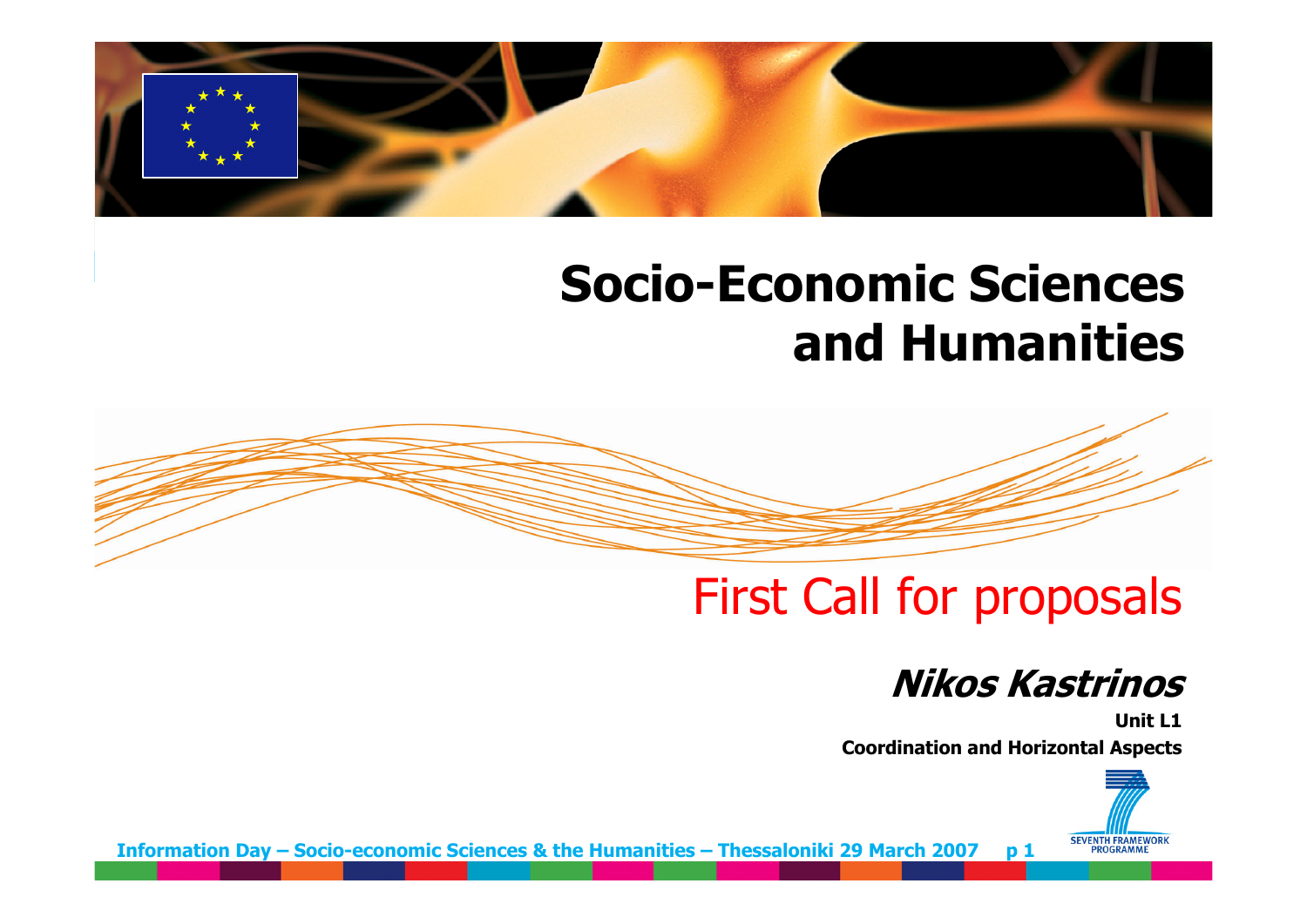

# **Contents**

# • Procedural

- –Nature and scale of activities
- –<br>– Charles Corporation († 1918)<br>1905 Charles Corporation († 1918) Budget / calendar
- Funding schemes / Eligibility requirements
- –Proposal submission and evaluation
- Substantive
	- –Activities, areas and topics

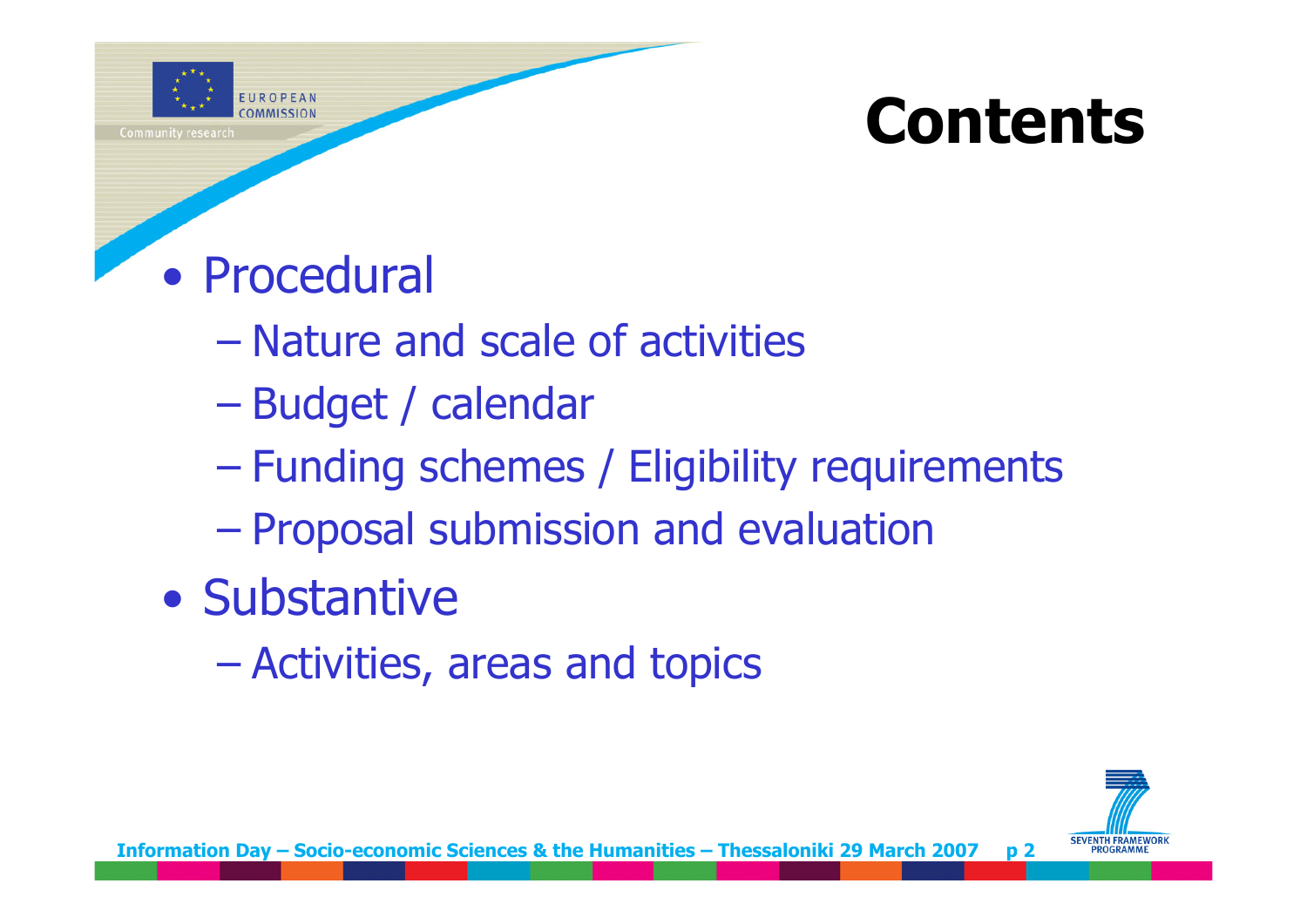

# **Socio-Economic Sciences and Humanities in FP 7: The first call Nature and scale of activities**

### •**Approach:**

- Emphasis on knowledge generation (no NoEs / Smaller networking schemes in specific topics)
- ERA-NETs are included
- All topics open to international cooperation

# • **Projects should:**

- $-$  Sufficiently broad European and comparative perspective
- Cooperation between disciplines to the degree required by the topics
- – $-$  Involve users and stakeholders as appropriate

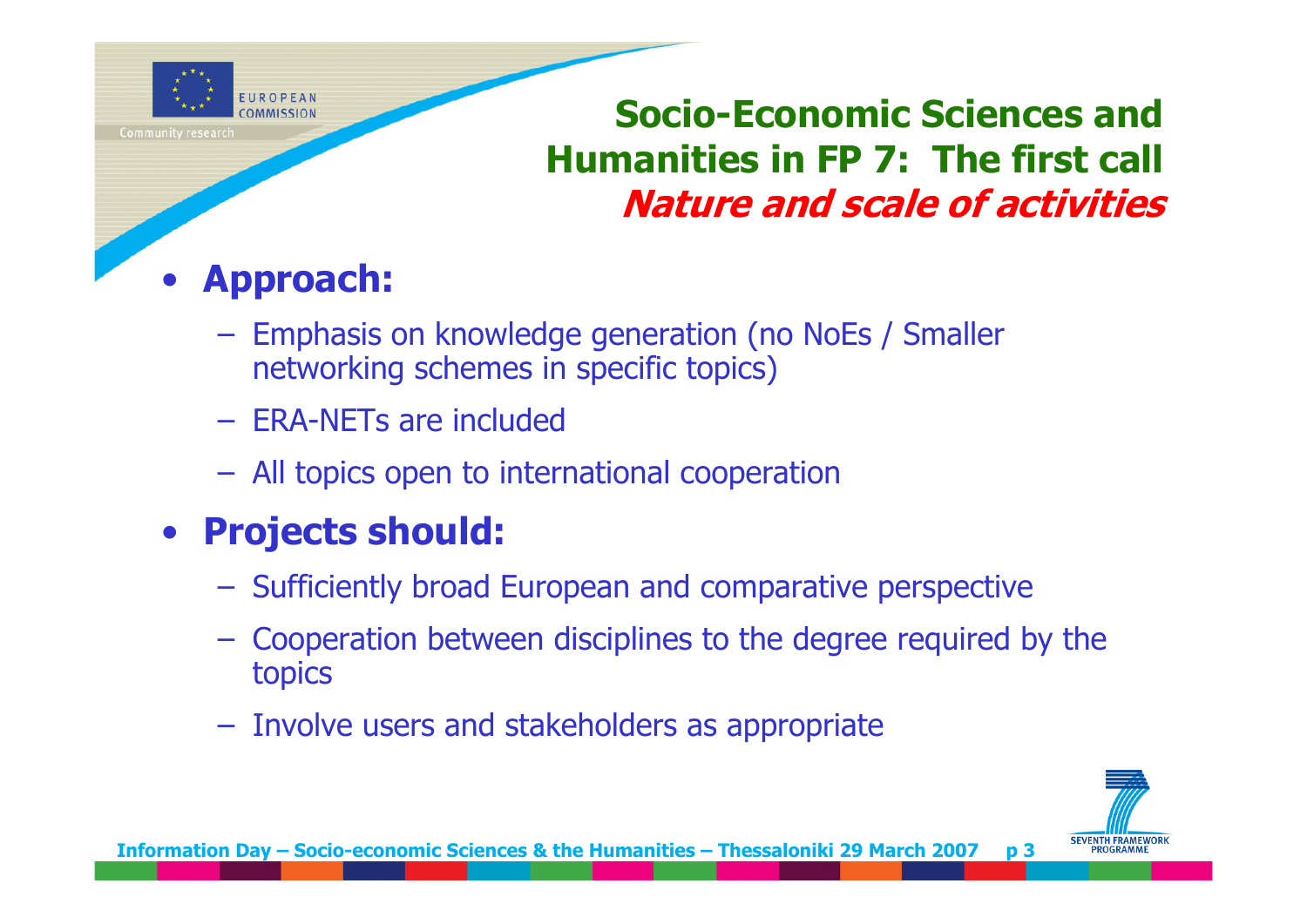

**Socio-Economic Sciences and Humanities in FP 7: The first call Budget / calendar**

- $\bullet$ **Budget:** about 137M (pending the decision for the 2008 budget)
- $\bullet$ **Indicative budgets**: an average of between 3 and 4 M per topic
- $\bullet$  **Two call deadlines:** (specific topics each)
	- 10 May (first contracts to be launched towards the end of 2007)
	- 29 November (Contracts to be launched in Autumn 2008)

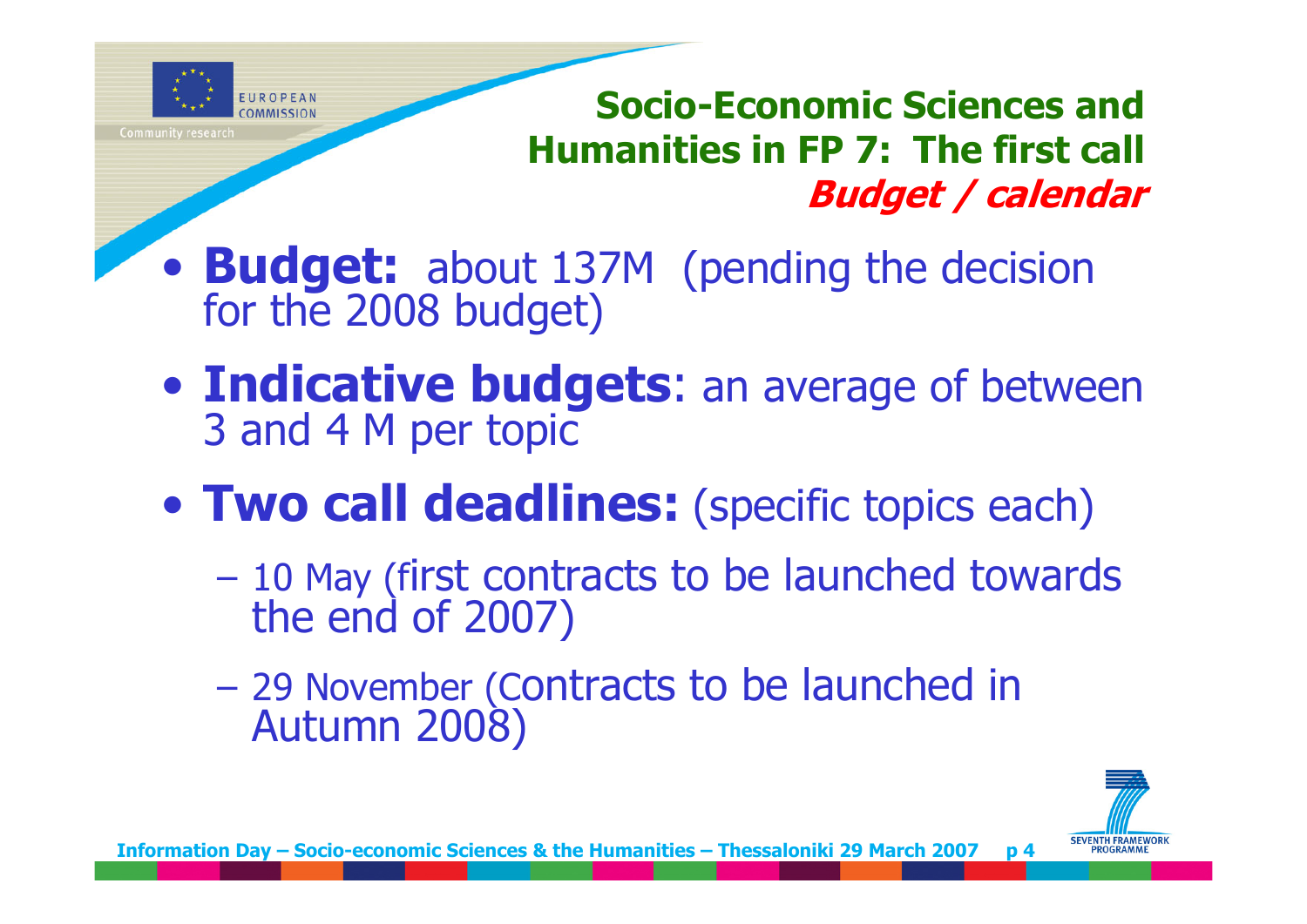

# **Socio-Economic Sciences and Humanities in FP 7: The first call Funding schemes**

#### •**Collaborative projects:**

- Small / medium scale: 0.5 1.5 M
- Large-scale: 1.5 4 M

- minimum 3 partners from 3 MS or AC
- $\bullet$  **Research for the benefit of specific groups** (CSOs) up to 1 M
	- –minimum 3 CSOs from 3 countries (or 1 association of CSOs) + 2 research performers

### •**Coordination and Support Actions:**

- CSA-coordinating
	- minimum 3 partners from 3 MS or AC
- CSA-supporting
	- minimum 1 contractor
- $\bullet$ **Each topic uses specific scheme(s)!**
- •Each topic-slide includes info on call deadline and funding schemes used!

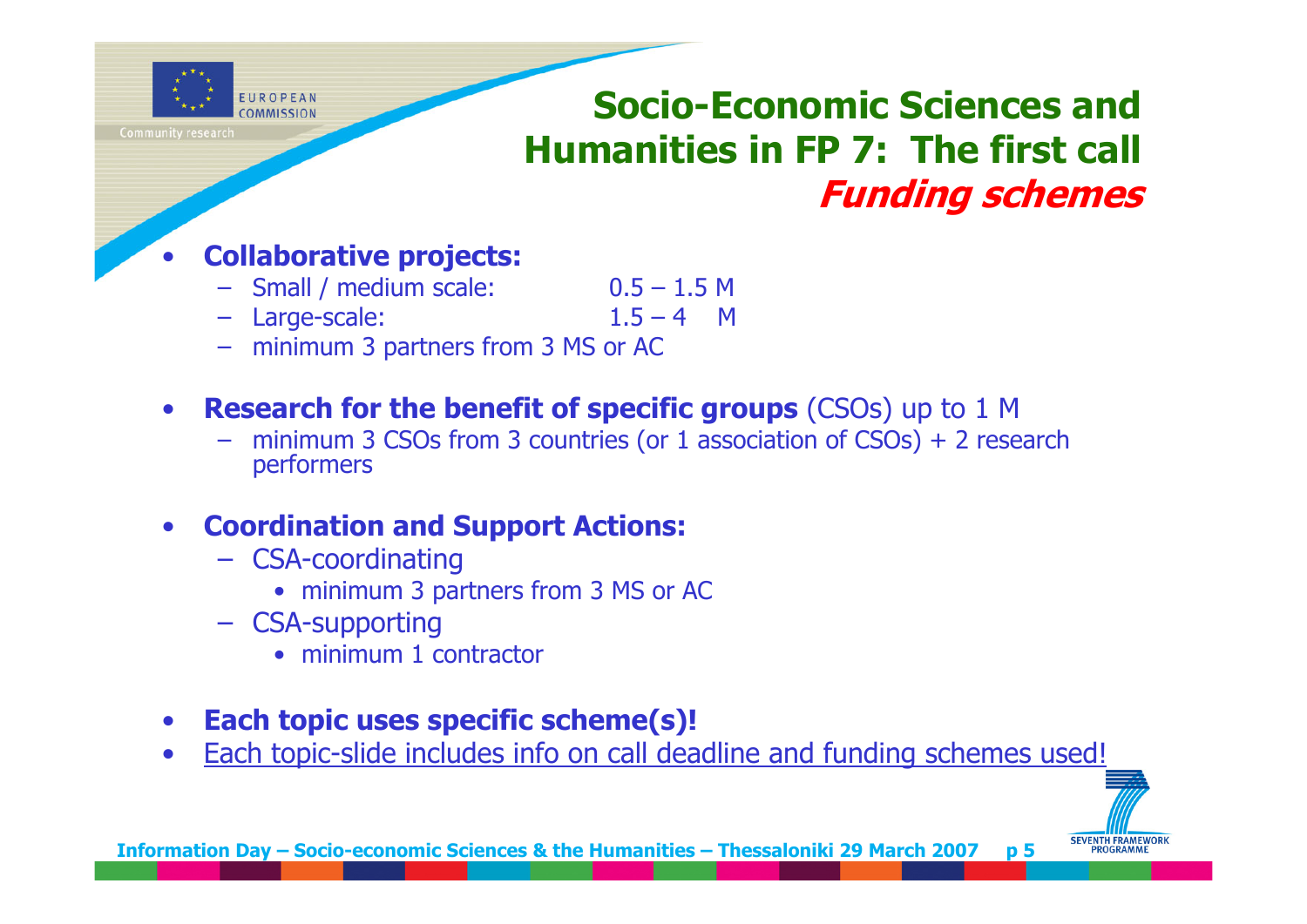

**Socio-Economic Sciences and Humanities in FP 7: The first call Proposal submission and evaluation** 

- $\bullet$  Electronic submission only
	- –– EPSS to be available in March(?)
	- –<br>– Charles Corporation († 1918)<br>1905 Charles Corporation († 1918) Please submit before the deadline!
- $\bullet$  Evaluation stages:
	- –<br>– Charles Corporation († 1918)<br>1905 Charles Corporation († 1918) **- Individual evaluation (remote)** 
		- at least 3 evaluators
	- Consensus meeting
	- –<br>– Charles Corporation († 1918)<br>1905 Charles Corporation († 1918) Panel meeting

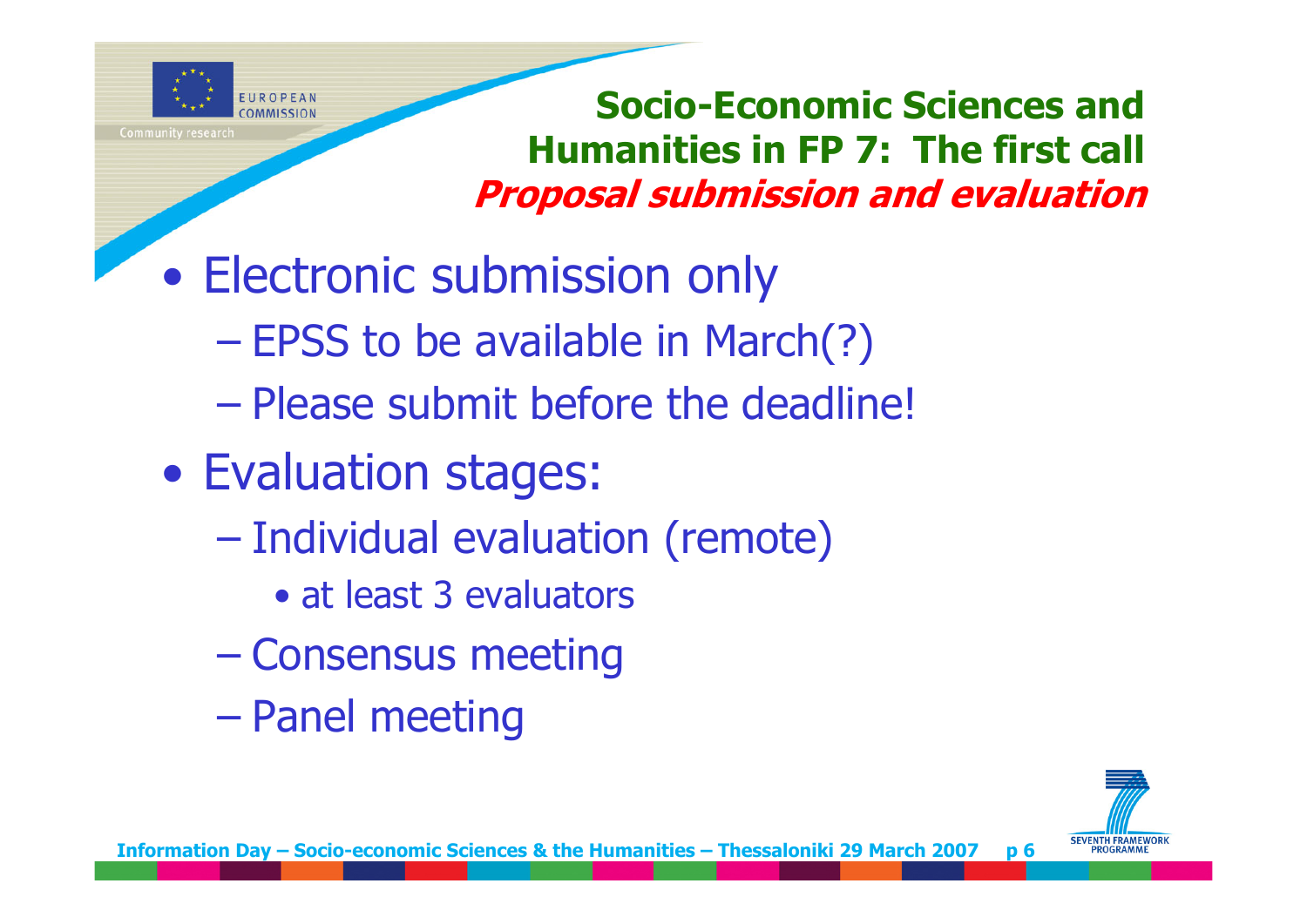

**Socio-Economic Sciences and Humanities in FP 7: The first call Evaluation criteria and thresholds**

## $\bullet$ **Criteria**

- 1. scientific and/or technological excellence;
- 2. potential impact
- 3. implementation and management;
- –- relevance to the objectives (incorporated into "excellence" and "potential impact")
- Criteria elaborated somewhat differently for the different funding schemes (see annex 2!)
- $\bullet$ Marking: 0 to 5
- Threshold: 3 in each criterion and 10 overall

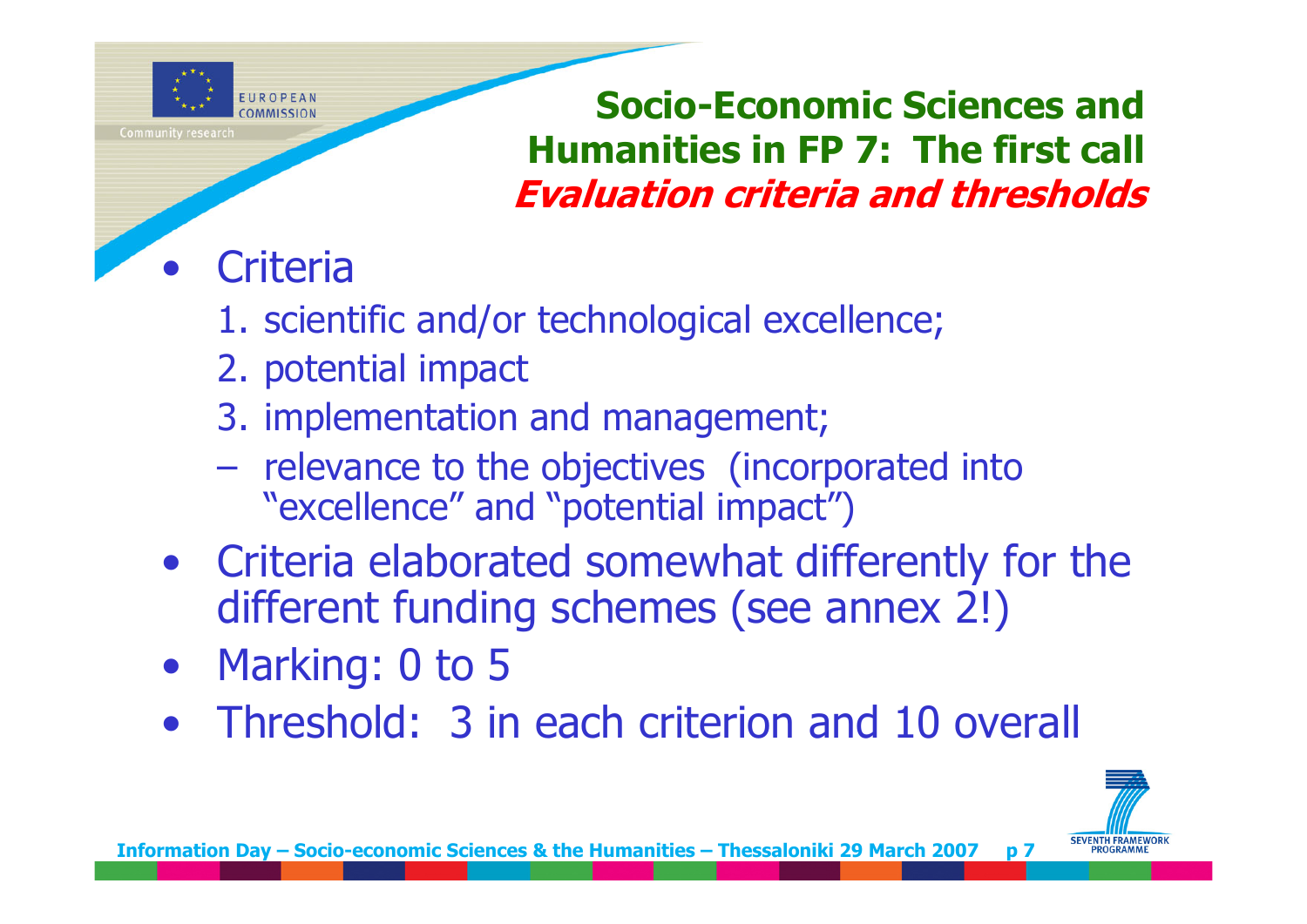

**Socio-Economic Sciences and Humanities in FP 7: The first call The structure of "content"**

# • Activities

–Areas

## –objectives and expected impaccts

- topics
- research objectives and research agendas
- $\bullet$  Proposals need to address a topic (centre of gravity) in the context of the "objectives" and "expected impacts" at the level of the area.

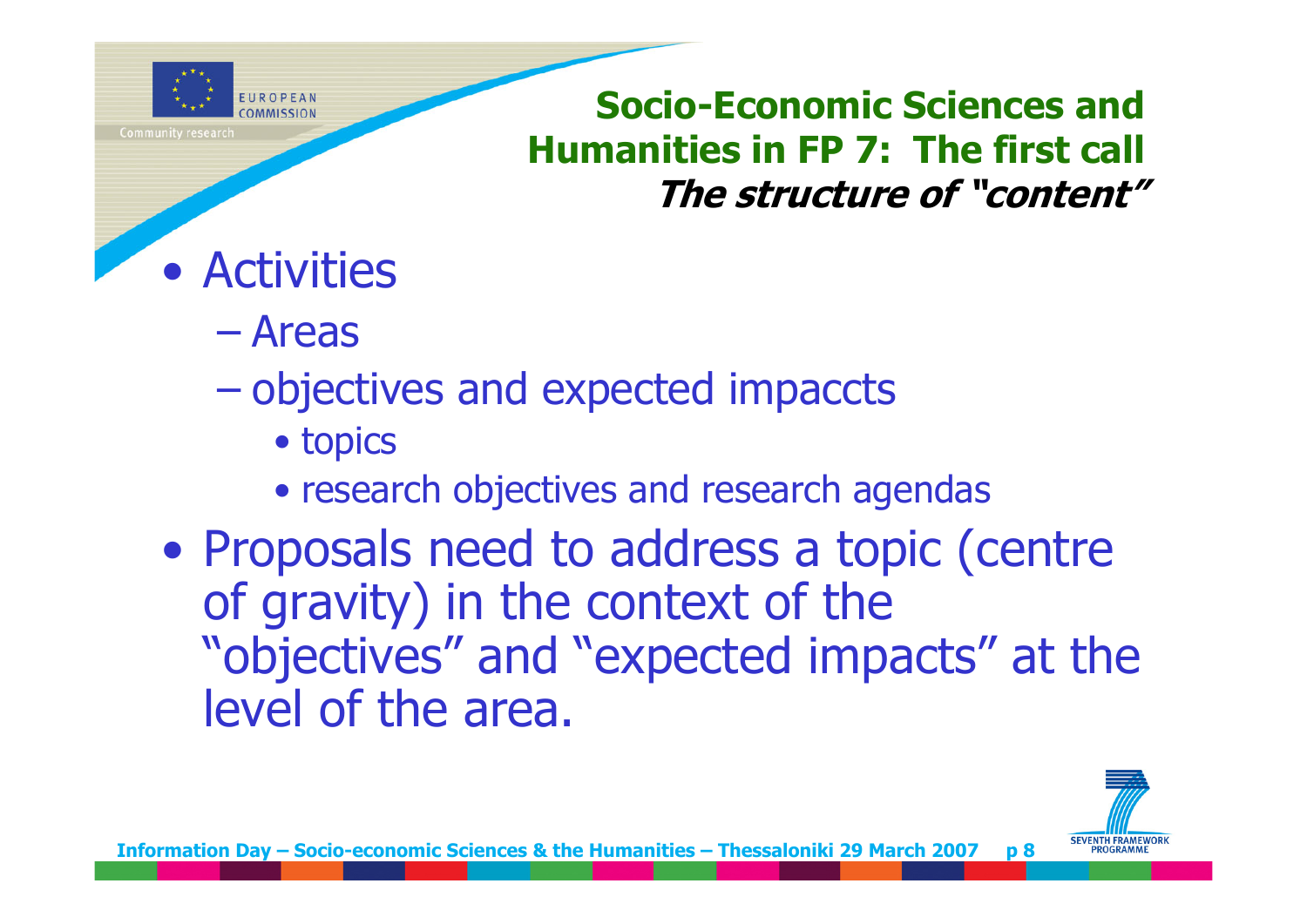

**Socio-Economic Sciences and Humanities in FP 7: The first call The set of "activities"**

- Growth, employment and competitiveness in a knowledge society
- Combining economic, social and environmental objectives in a European perspective: paths<br>towards sustainable development
- Major trends in society and their implications
- Europe in the world
- The citizen in the European Union
- Socio-economic and scientific indicators
- Foresight activities
- Strategic activities

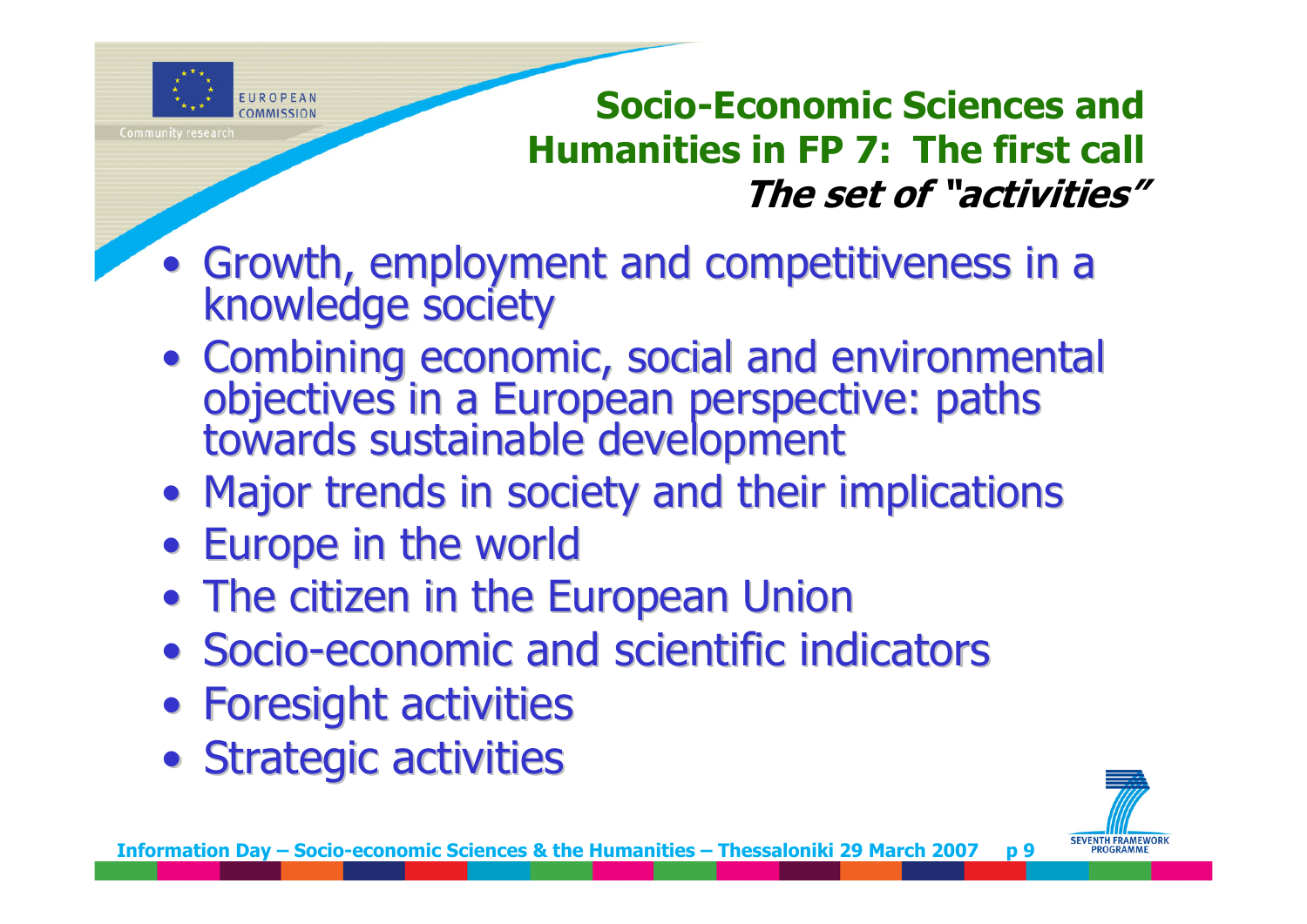

**Socio-Economic Sciences and Humanities in FP 7: The first call Activity 1: Growth, employment and competitiveness in a knowledge society**

"Research will integrate the aspects:

- •**The changing role of knowledge throughout the economy …**
- • **Economic structures, structural change and productivity issues…**
- •**Institutional and policy questions…"**



**Information Day – Socio-economic Sciences & the Humanities – Thessaloniki 29 March 2007 p 10**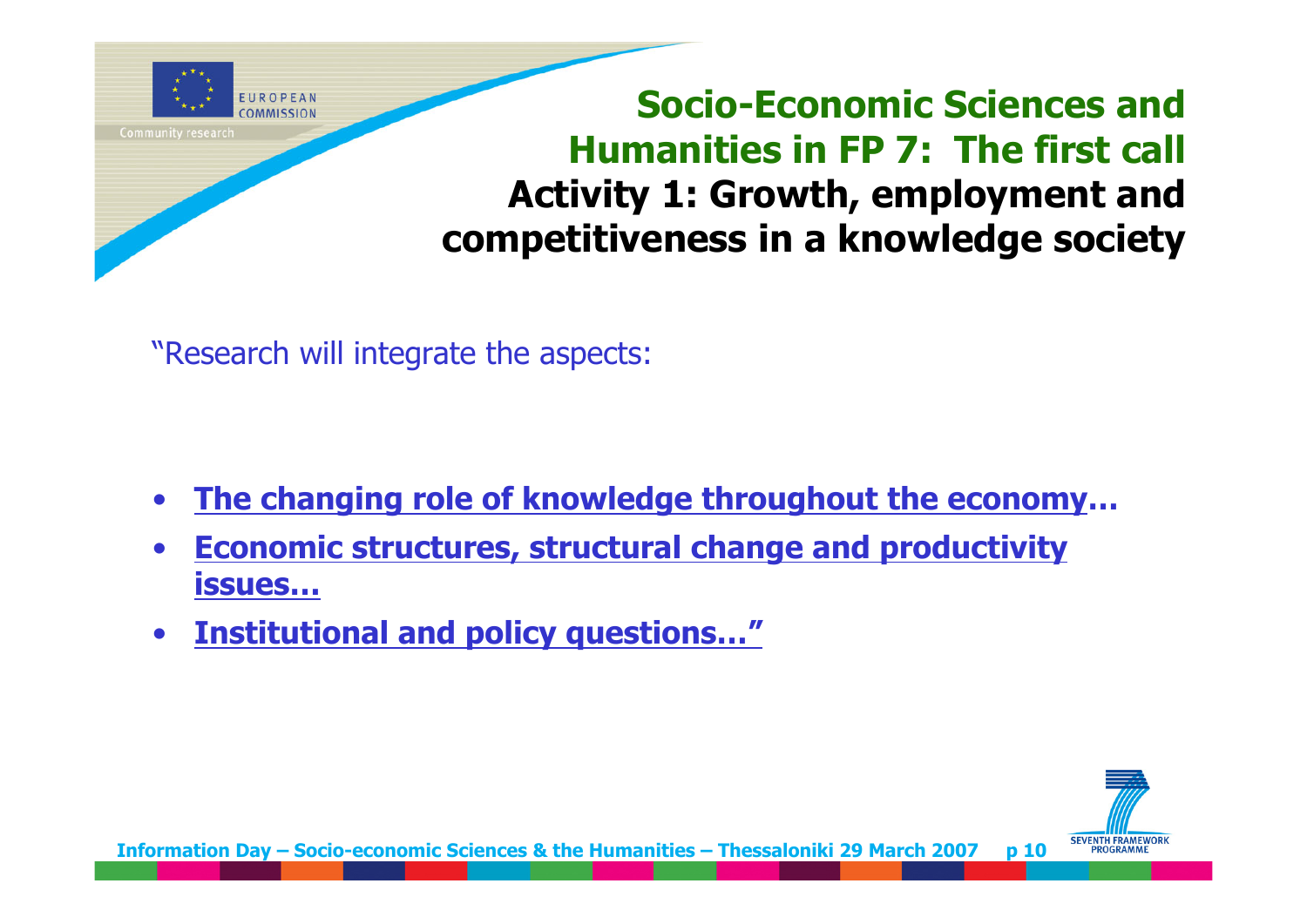

**Socio-Economic Sciences and Humanities in FP 7: The first call Activity 1: Growth, employment and competitiveness in a knowledge society**

- • **The changing role of knowledge throughout the economy**
	- **Interactions between knowledge, economic growth and social well being (2nd d.,l-s p.)**
	- **Intangible investments and innovation in Europe 1st d.,sm-s p.)**
	- **Impact of internationalisation on Europe's research and innovation systems (1st d.,sm-s p.)**
- • **Structural changes in the European knowledge economy and society**
	- **Globalisation and its interaction with the European economy (2nd d.,l-s p.)**
	- –**The implications of developments in the service economy (1std.,sm-s p.)**
	- **The role of finance in growth, employment and competitiveness in Europe (1st d.,sm-s p.)**
- • **Strengthening policy coherence and coordination in Europe**
	- **Macroeconomic policy, its interactions and coordination with other policies (2nd d.,sm-s p.)**

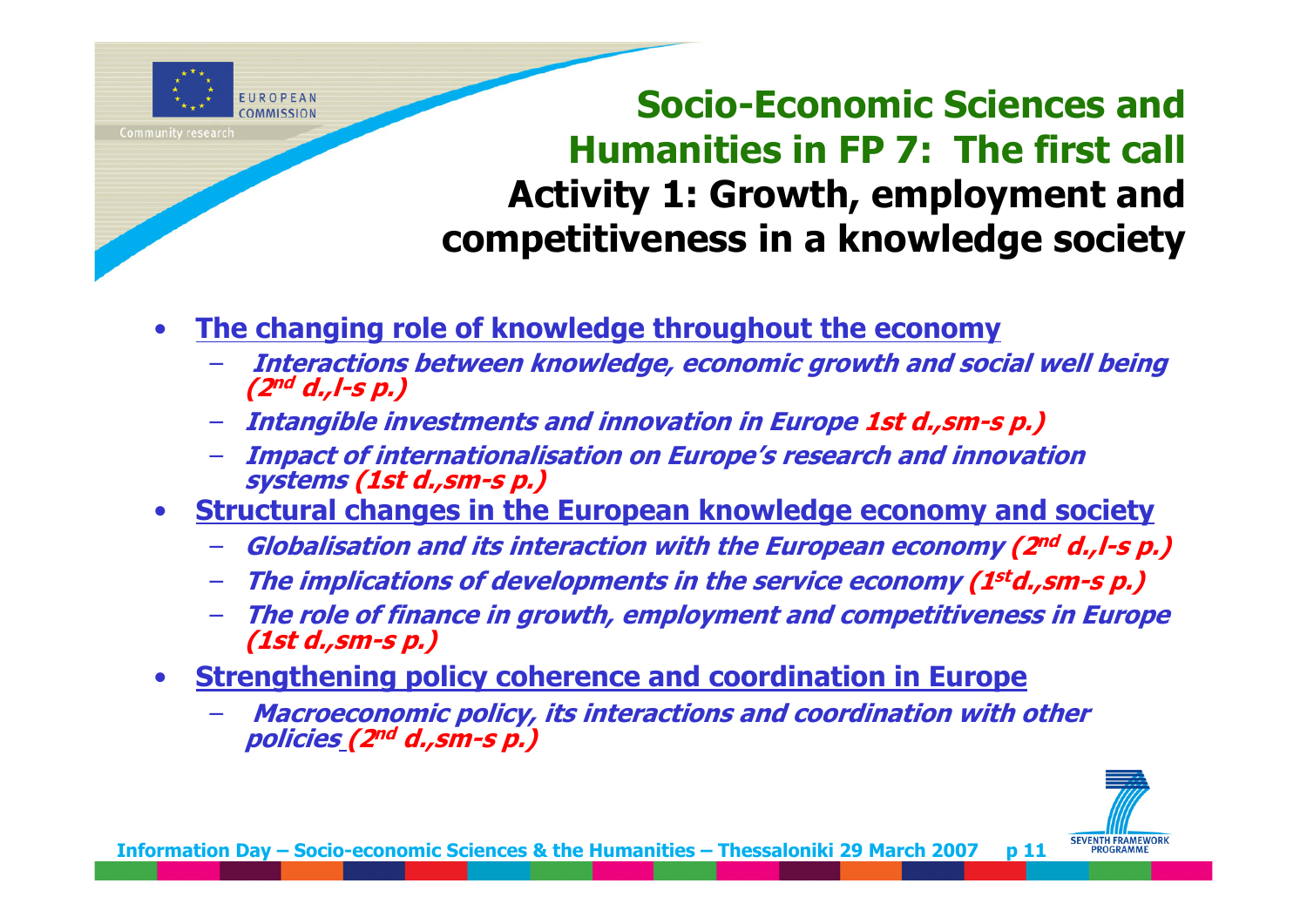

**Socio-Economic Sciences and Humanities in FP 7: The first call Activity 2: Paths towards sustainable development**

"To support the societal goal of **combining economic**, **social** and **environmental** objectives… two interrelated issues:

- •How **European socio-economic models** and those **outside Europe** have fared in combining the three objectives ...
- •**Economic and social cohesion** between **regions** and **urban** and regional development in an **enlarged EU**…"

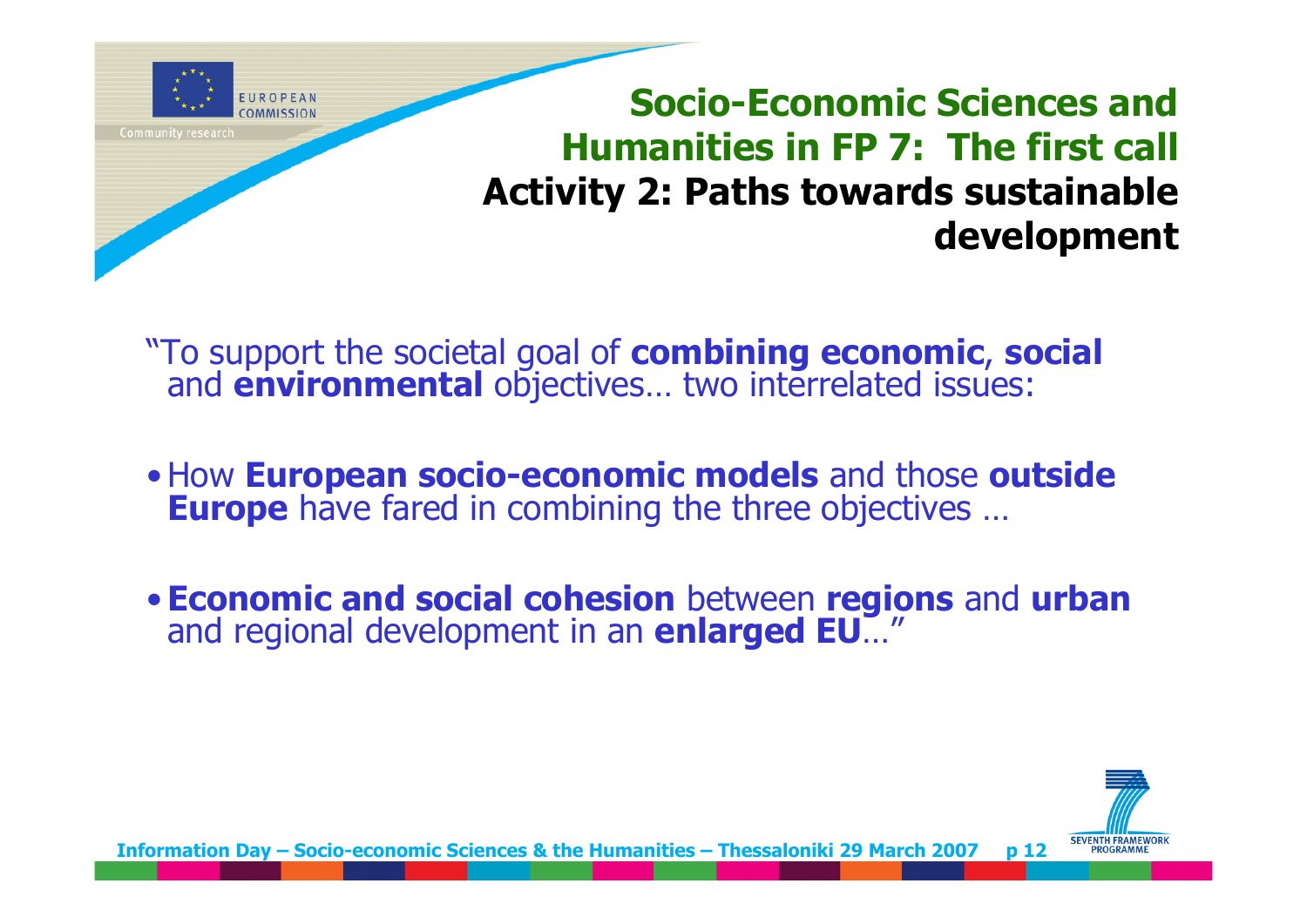

# **Socio-Economic Sciences and Humanities in FP 7: The first call Activity 2: Paths towards sustainable development**

## • **Socio-economic development trajectories**

- Analysing, comparing and evaluating the various societal models in a medium to long-term perspective (2nd d.,sm-s p.,csa,rbsg)
- Trade-offs and synergies between the different aspects of sustainable development (1st d.,sm-s p.,csa)
- Development and applications of tools for the assessment of policies and socioeconomic forecasting (2nd d.,l-s p.)
- Socio-economic factors and actors that shape the « post-carbon » society (2nd d.,smp.)

## • **Regional, territorial and social cohesion**

- Regional development challenges in an evolving international context (2<sup>nd</sup> d., sm-s<br>p., csa)
- The impact of Common Agricultural Policy (CAP) reforms on Europe's rural economies(1st p.,sm-p.)
- Social platform on cities and social cohesion (1st d., csa)

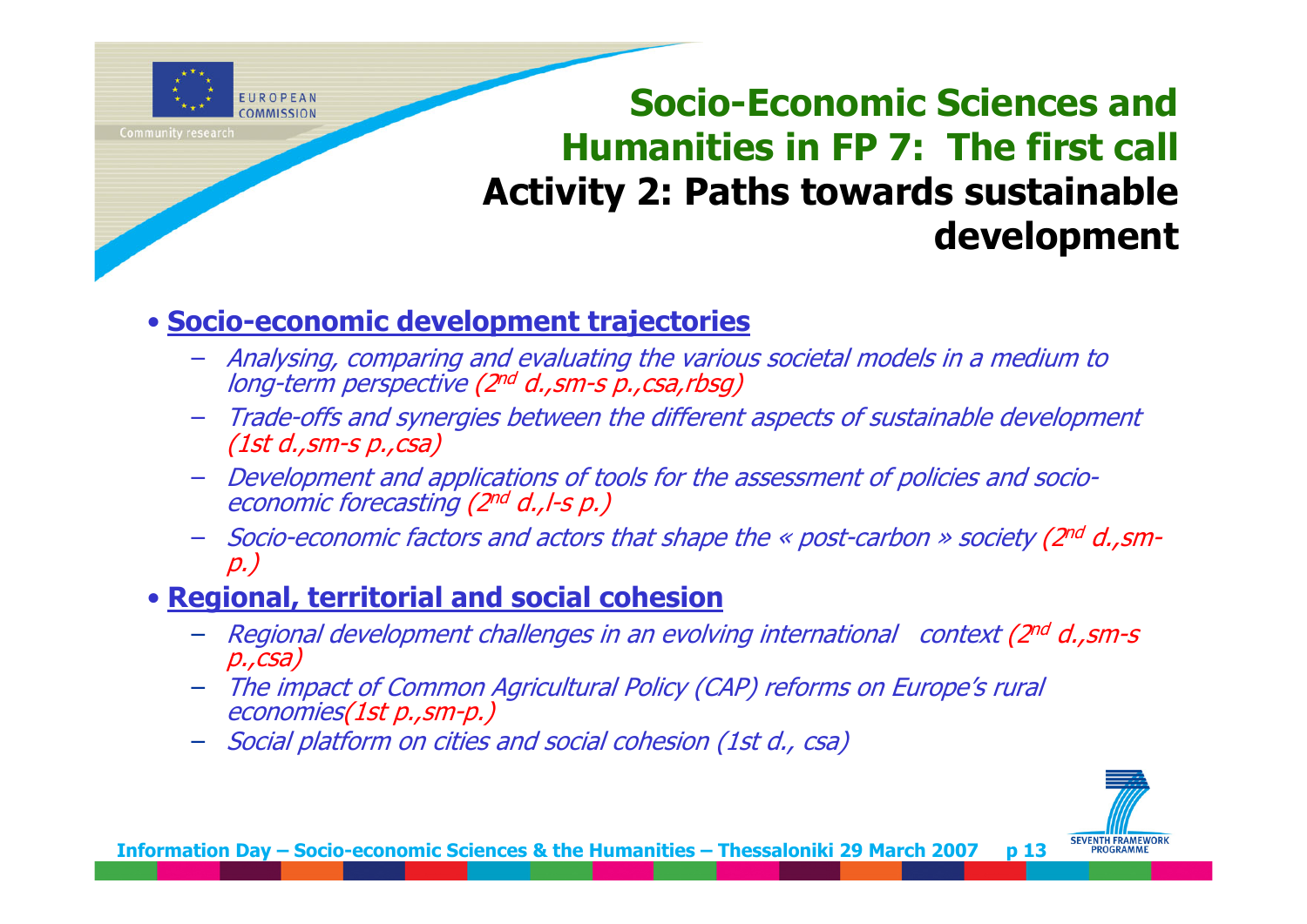

# **Socio-Economic Sciences and Humanities in FP 7: The first call Activity 3: Major trends in society**

- " Assessment of the **causes and implications** of particular **key trends in society** that have major consequences for European citizens… three major trends:
- $\bullet$  **Demographic change** including ageing, fertility and migration…
- • **Changes** in the related aspects of life styles, **families**, **work**, **consumption, health, quality of life** (child, youth, disabilities issues)…
- **Cultural interactions** in an international perspective …"

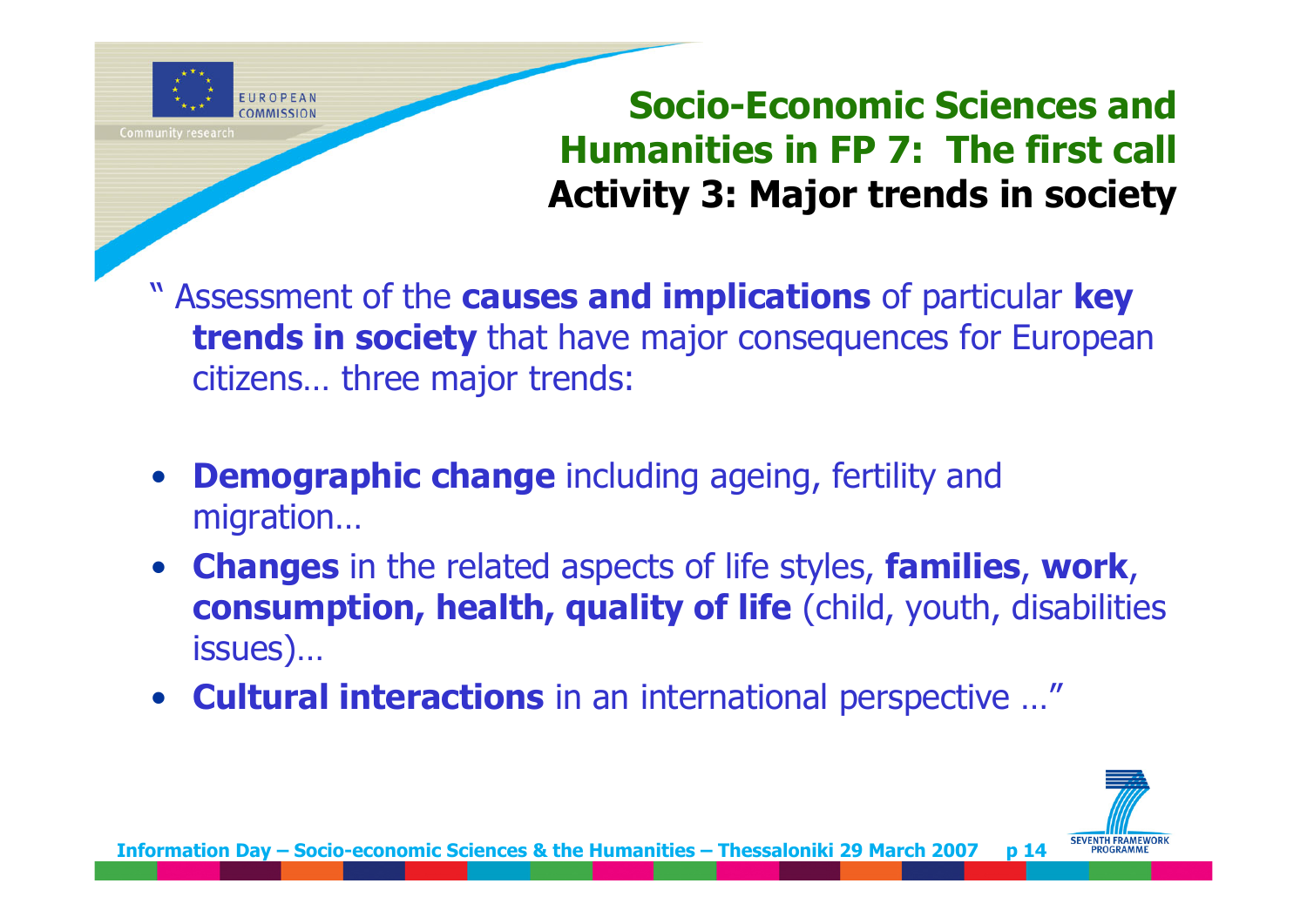

**Socio-Economic Sciences and Humanities in FP 7: The first call Activity 3: Major trends in society and their implications**

## •**Demographic changes**

- The impact of demographic changes in Europe (1st d., sm-s<br>p., csa)
- Determinants of birth rates across the European Union (1st d.,sm-s p.,csa)
- Migration (1st d.,sm-s p.)
- $\bullet$  **Societal trends and lifestyles**
	- Youth and social exclusion (1st d., sm-s p., csa)
- • **Cultural interactions in an international perspective**
	- Cultural interactions and multiculturalism in European societies (1st d.,sm-s p.)

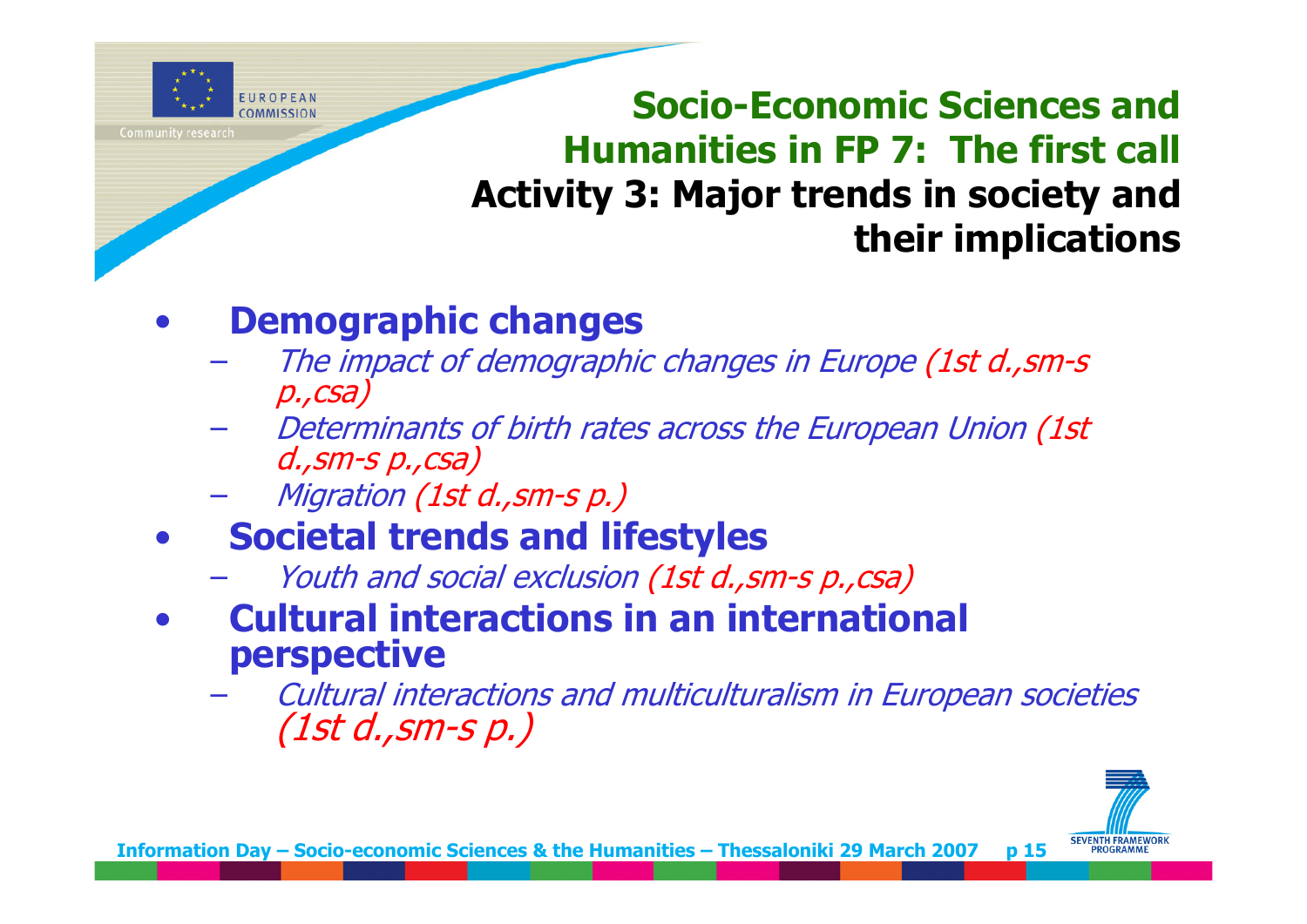

# **Socio-Economic Sciences and Humanities in FP 7: The first call Activity 4: Europe in the World**

**"**To understand changing **interactions** and **interdependencies** between world regions… two related tracks:

- **Flows of trade, finance, investment, migration; uneven development, poverty and sustainability; economic and political relations, global governance; cultural interactions.**
- **Conflicts and fostering peace; security and destabilising factors…"**

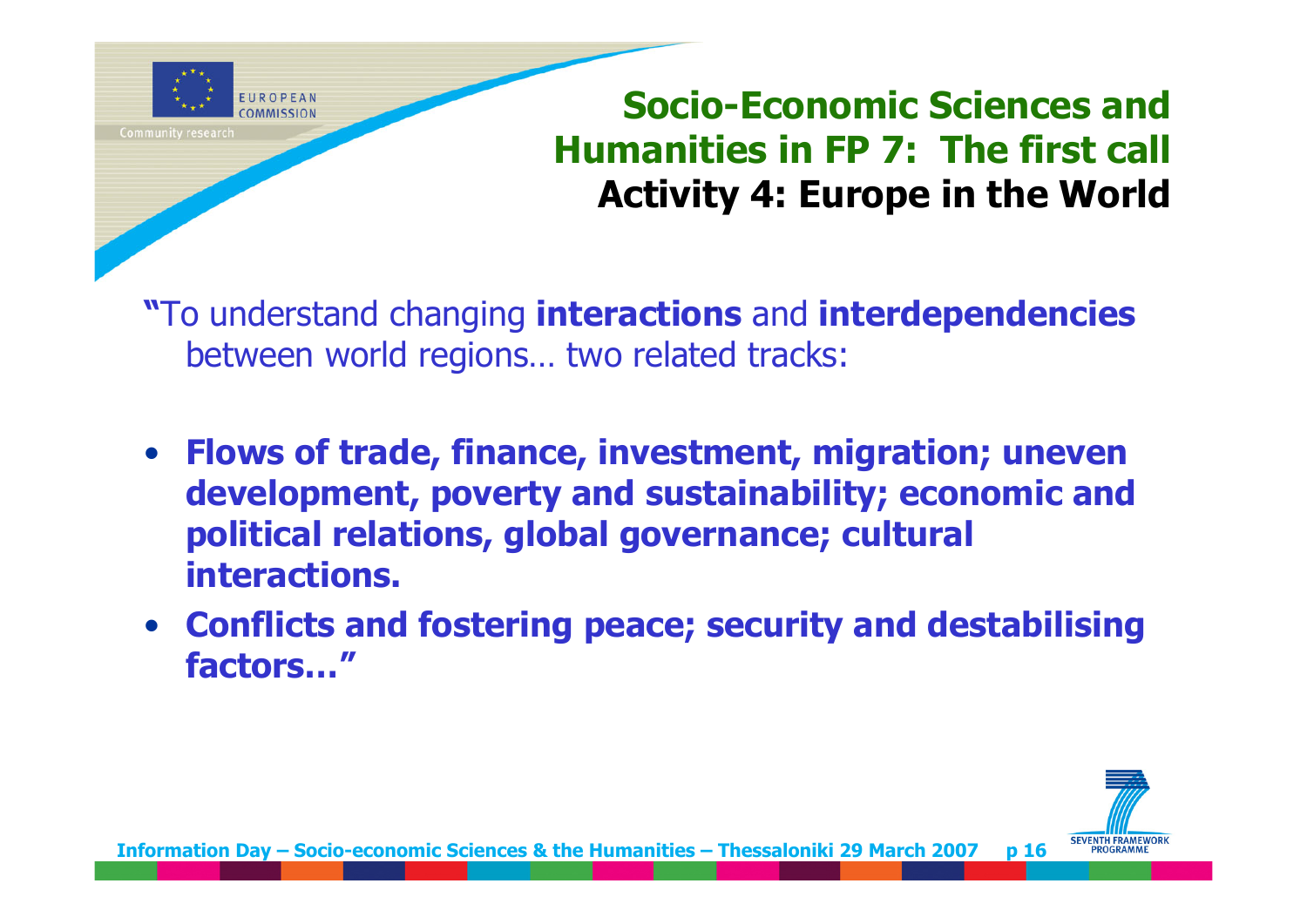

# **Socio-Economic Sciences and Humanities in FP 7: The first call Activity 4: Europe in the World**

- • **Interactions and interdependences between world regions and their implications** 
	- Europe's role in global economic governance (1st d.,l-s p)
	- Development paths in an historical and comparative perspective and their impact on Europe (2nd d.,sm-s p.,csa,)

### •**Conflicts, peace and human rights**

- Conflicts and peace (1st d.,sm-s p.rbsg)
- Rule of law and human rights (1st d.,sm-s p. rbsg)
- • **Europe's changing role in the World**
	- Europe seen from outside (2nd d.,sm-s p.)
	- Multilateralism and new ext.relations (2nd d.,sm-s p.)

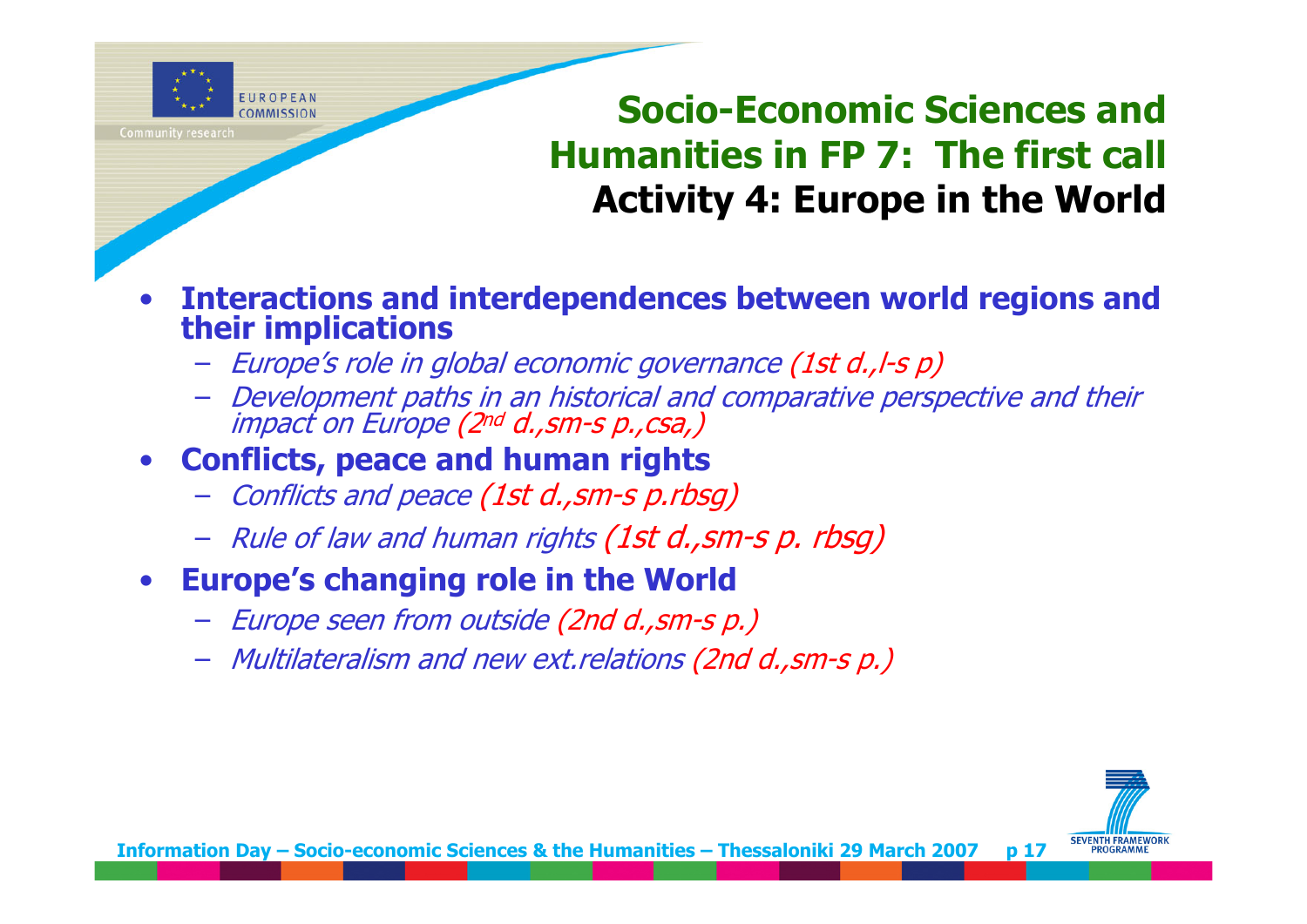

**Socio-Economic Sciences and Humanities in FP 7: The first call Activity 5: The Citizen in the European Union**

Two main strands:

- **Participation, representation, accountability, legitimacy; European public sphere, media and democracy; governance and policy processes; civil society, citizenship and rights**
- $\bullet$  **European diversities and commonalities, their historical evolution and institutions; cultural heritage; visions and perspectives on European integration; identities; multiple coexisting cultures; language, arts and religions; attitudes and values**

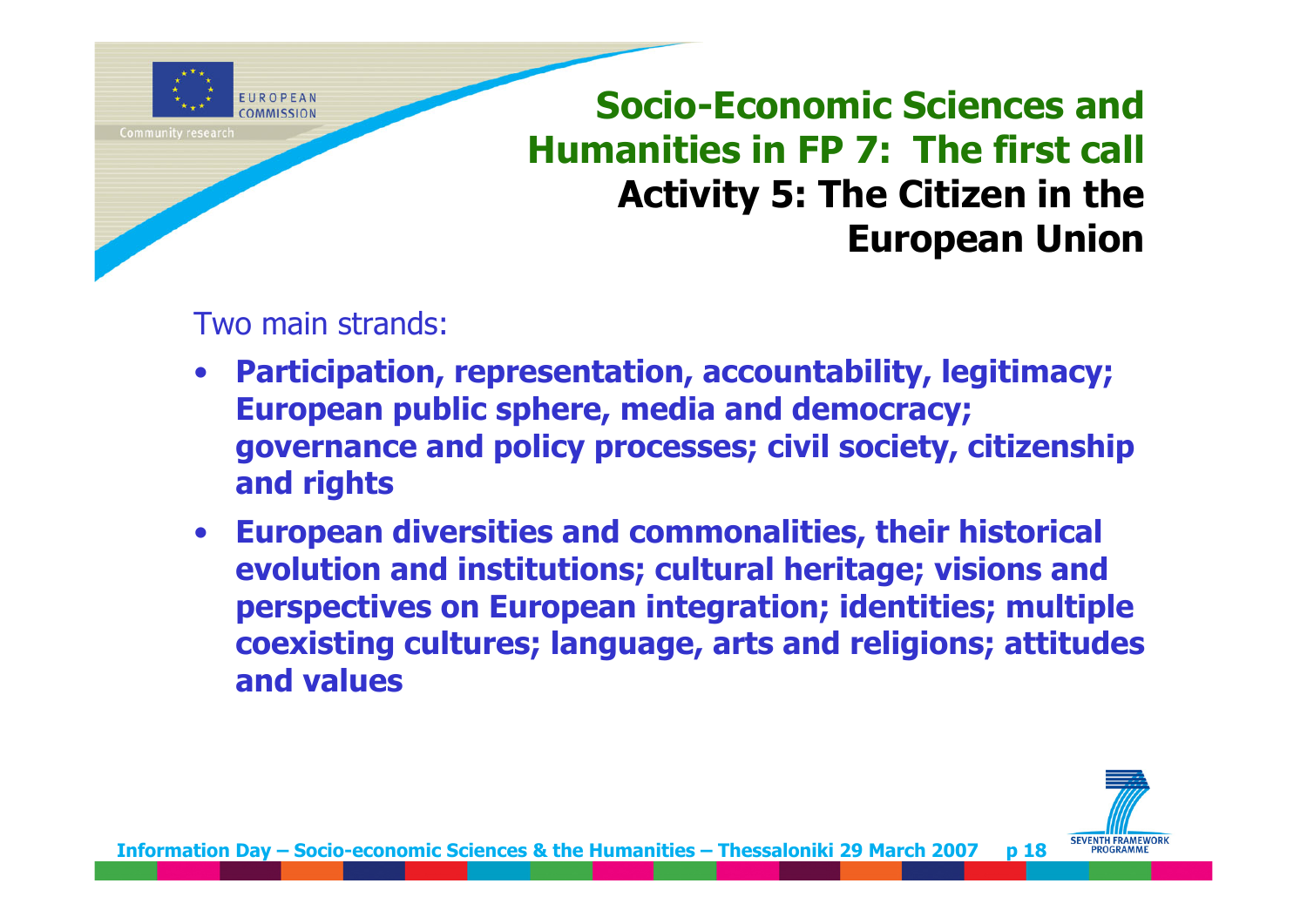

**Socio-Economic Sciences and Humanities in FP 7: The first call Activity 5: The Citizen in the European Union**

### •**Participation and Citizenship in Europe**

- Democratic "ownership" and participation (2nd d.,sm-s p., rbsg)
- Citizenship within the European Union (1st d.,sm-s p.)

## •**Diversities and commonalities in Europe**

- – Histories and Identities – articulating national and European identities (1st d.,sm-s p.)
- –Creativity, Culture and Democracy (1st d.,sm-s p.)

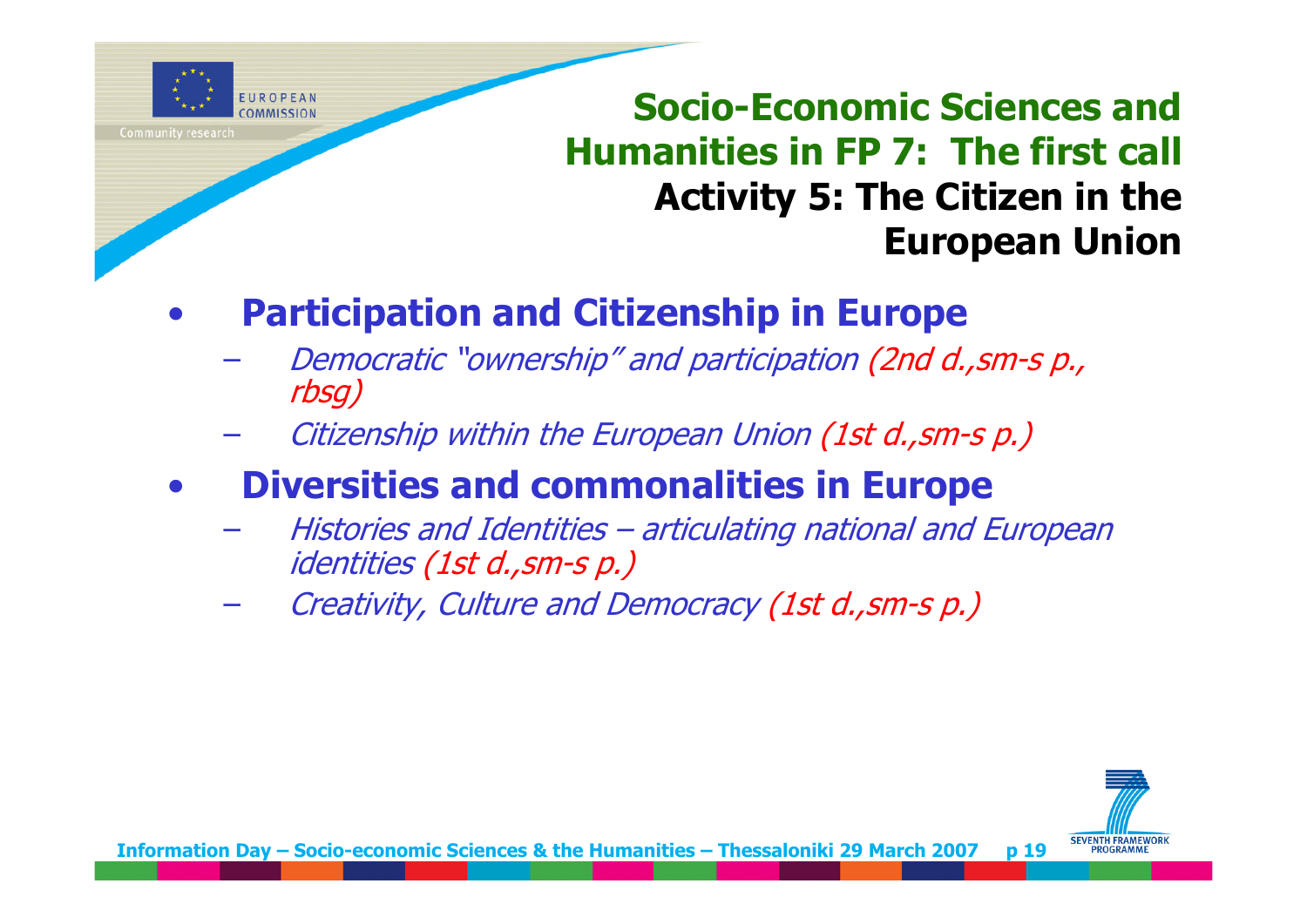

# **Socio-Economic Sciences and Humanities in FP 7: The first call Activity 6: Socio-economic and scientific indicators**

"To improve the use of indicators in policy…,improvements in indicators and methods:

- •How **indicators are used…**
- • How **evidence based policy** might be **supported by indicators**…
- Use of indicators and related approaches for **evaluation** of **research programmes**, including **impact assessment**.**"**

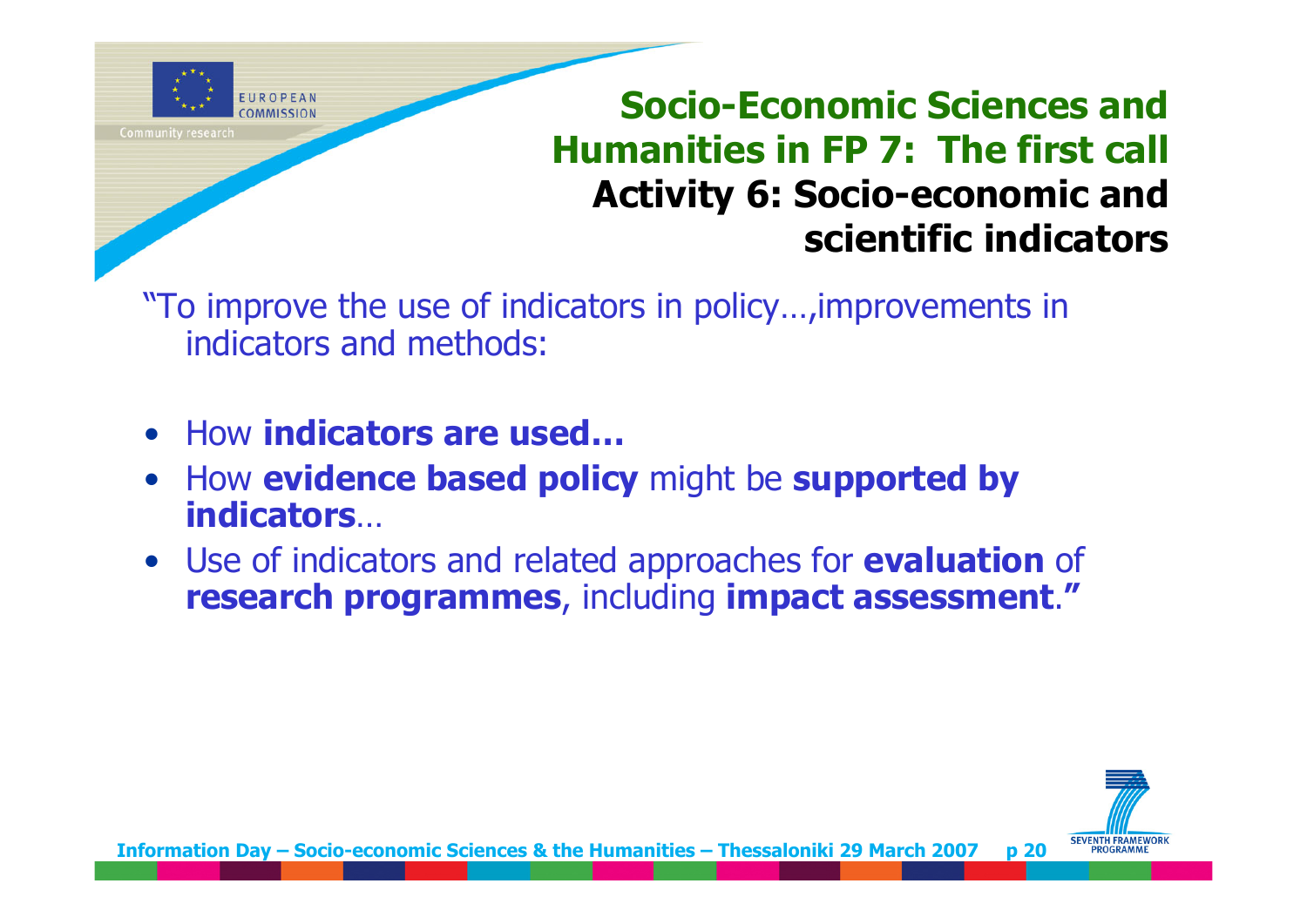

# **Socio-Economic Sciences and Humanities in FP 7: The first call Activity 6: Socio-economic and scientific indicators**

**6.1: Current use of and emerging needs for indicators in policy (1std., sm-s p.)**

Appropriate use of indicators for policy (from macro to micro).

**6.2: Developing better indicators for policy (1std., sm-s p.)**

New Indicators for policy. Impact assessment of EU policies: indicators and methods.

**6.3: Specific statistical issues (1std,sm-s p.,csa)**

Availability, quality and relevance of statistics for use in policy. "Gaps" in statistics.

**6.4: Ex post and ex ante impact analysis of research policies and programmes(1std,sm-s p)** 

Evaluation (ex post, ex ante) of research activities. Tools; impact assessment; short to long term estimates.

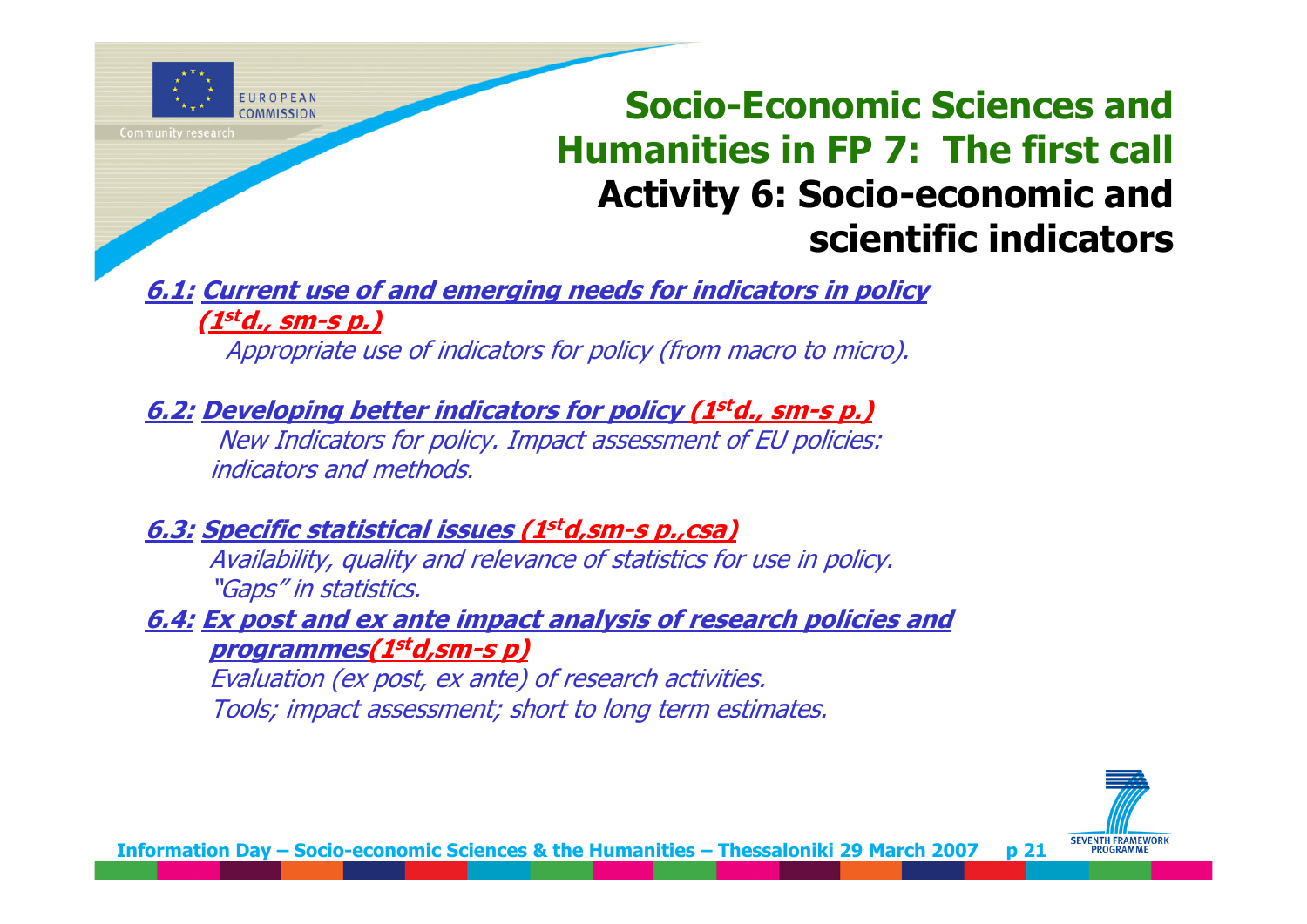

# **Socio-Economic Sciences and Humanities in FP 7: The first call Activity 7: Foresight Activities**

- • Policy oriented,
	- Reflects **EU policy priorities**
	- Building-up of activities; ground prepared for wider actions at European level and the preparation of FP8
	- Continuation of FP6 foresight activities
- • Top-down and bottom-up:
	- Expert groups; calls for tender; support actions
- •Call topic: **Blue Sky Research on Emerging Issues Affecting European** <u>S&T (2nd d.,sm-s p.)</u>
	- Identification of emerging issues that could have far-reaching implications<br>for European S&T; innovative thinking; original vision, and creative<br>approach; e.g. complex dynamics in and between scientific disciplines or<br>wi

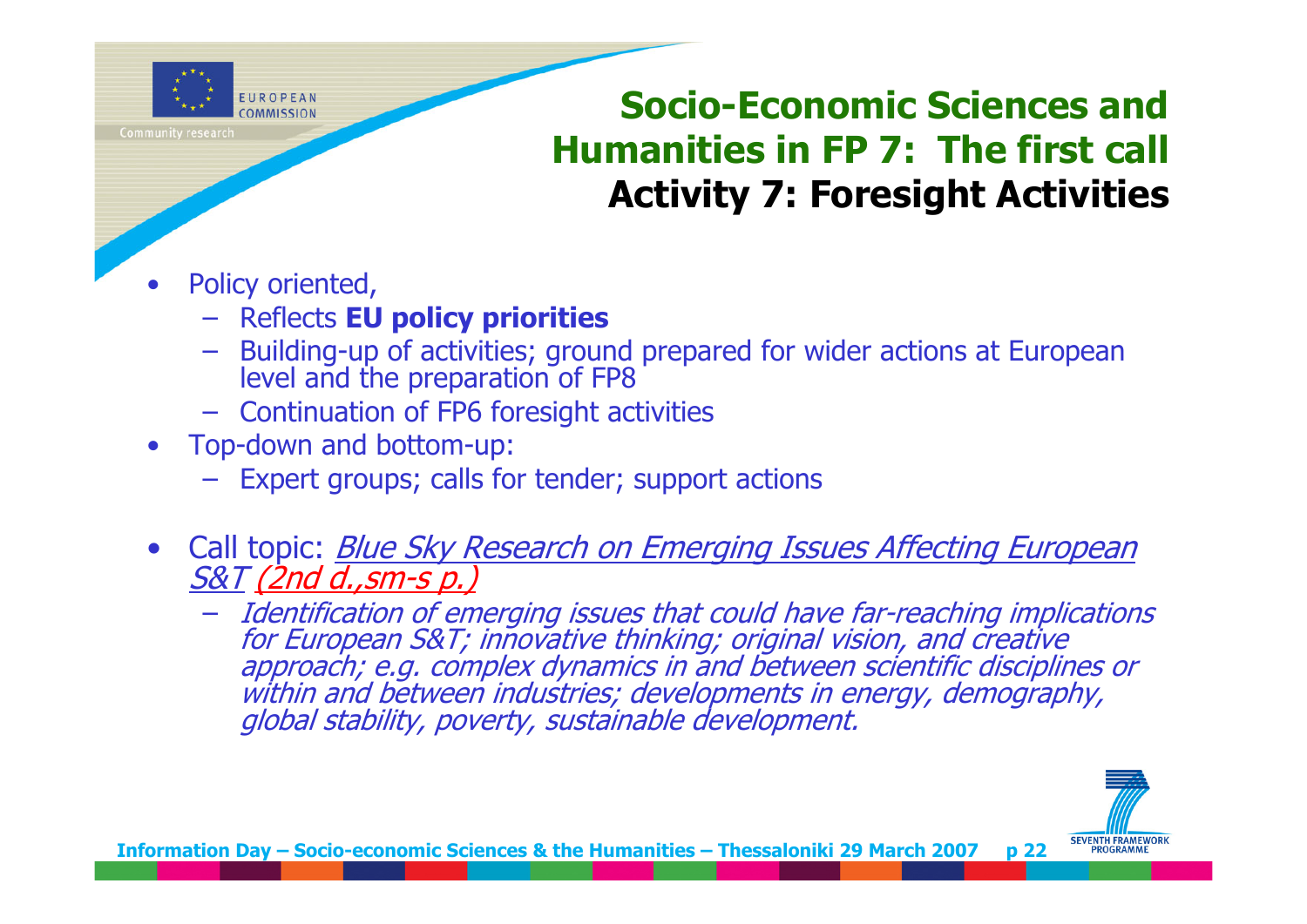

# **Socio-Economic Sciences and Humanities in FP 7: The first call Activity 8: Strategic Activities**

- **1 . Emerging needs (1st d.,sm-s p.)** Highly –innovative , collaborative research projects.
- **2 . Horizontal measures to support international cooperation(1st d.,csa.)** Actions for the development of partnerships between communities.
- **3 . Measures to support dissemination of research (1st d.,csa.)** Specific dissemination actions.
- **4 . Trans-national co-operation among National Contact Points (NCPs) for Socio-economic sciences and the Humanities. (1st d.,csa.)**
- **5.ERA-NETs (+) (5 M in the joint call)**



**Information Day – Socio-economic Sciences & the Humanities – Thessaloniki 29 March 2007 p 23**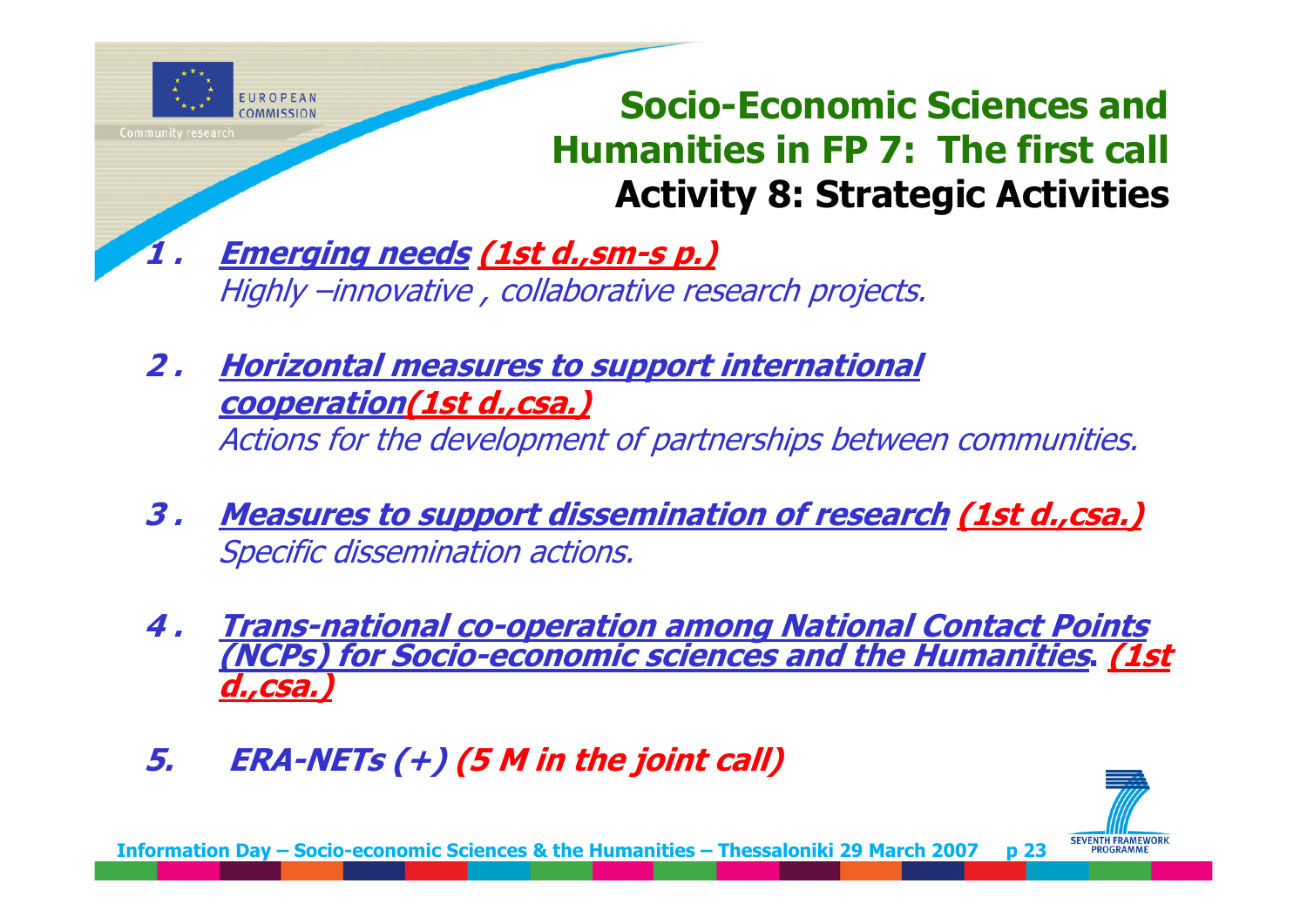

# **Socio-Economic Sciences and Humanities in FP 7Information @**

# • FP7 sites:

- –http://cordis.europa.eu/fp7/home\_en.html
- – http://ec.europa.eu/research/fp7/home\_en.ht ml
- $\bullet$  A centralized enquiry service:
	- –<br>– Charles Corporation († 1918)<br>1905 Charles Corporation († 1918) http://ec.europa.eu/research/index.cfm?pg=e nquiries